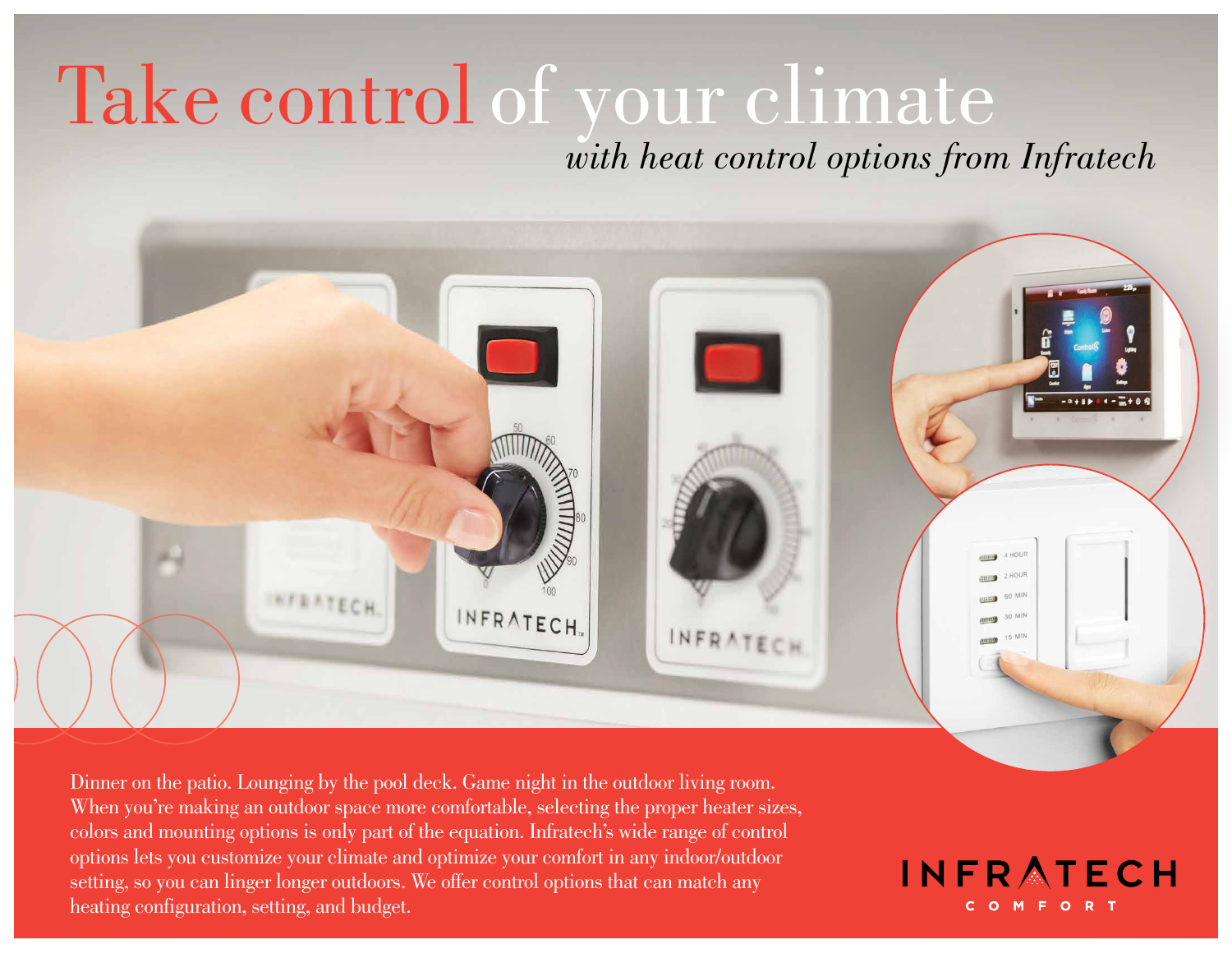![](_page_1_Picture_0.jpeg)

![](_page_1_Picture_1.jpeg)

# Customize your climate – with Infratech's *three custom control options*.

Infratech offers the widest range of custom control options in our industry. When you specify an Infratech heating system, you can choose from a wide range of controls that offer the flexibility and functionality to best meet the needs of any residential or commercial property.

- The convenience to adjust heating intensity, optional timer functions, and maximize energy efficiency and ease of operation.
- The ability to create multiple heating zones with one or more heaters on each zone.
- The Relay Panels are custom built job specific to your project, with wiring diagrams provided.
- Infratech is a UL 508 Listed Control Manufacturer. All our custom controls are assigned a UL Listed Number and are tested to align with our quality standards before leaving our factory.
- Relay Panels requiring more than six relays are also available by special order. Please contact us for details.
- All controls and panels are covered by our three year warranty – best warranty in the industry.

# Solid State Control Packages

![](_page_1_Picture_11.jpeg)

All Zone Analog Controllers also available in white

*All Controllers are* NEMA 12 RATED*, and can be exposed to mist, but not direct rain. Each Intensity Control Knob* 

 $\blacksquare$  The ability to adjust heating intensity, to achieve the ideal comfort for your space.

<sup>n</sup> Zone Heating – the capability to control one or more heaters to heat specified target areas within a large-scale space with a single touch.

<sup>n</sup> The Solid State Relay Panel and Zone Analog Controller with Timer work together, and are project specific.

![](_page_1_Picture_16.jpeg)

![](_page_1_Figure_17.jpeg)

w/ Digital Timer

**30-4045** 1 Zone Analog Controller **30-4046** 2 Zone Analog Controller w/ Digital Timer **30-4048** 4 Zone Analog Controller w/ Digital Timer

![](_page_1_Picture_22.jpeg)

# **SOLID STATE RELAY PANEL**

*For use in conjunction with zone analog controllers*

**30-4051** 1 Relay Panel **30-4052** 2 Relay Panel **30-4053** 3 Relay Panel **30-4054** 4 Relay Panel **30-4055** 5 Relay Panel **30-4056** 6 Relay Panel

*All Relay Panels are* and completely *weather resistant.*

*Maximum of 9,000 watts @ 240V or 8,000 watts @ 208V per relay.*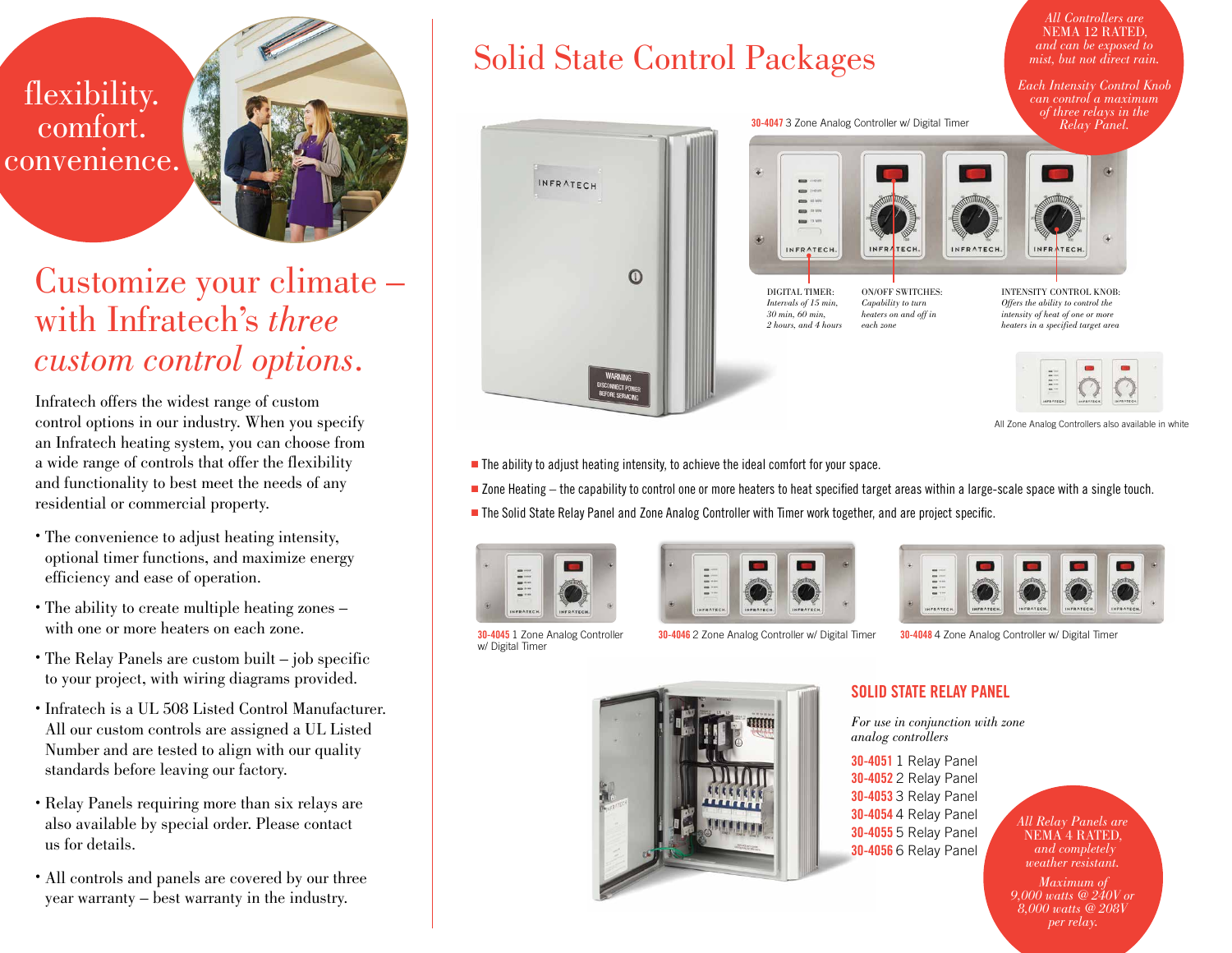# Home Management Systems | Universal Control Packages

![](_page_2_Picture_1.jpeg)

- $\blacksquare$  Integrate Infratech's heaters directly into your home management system, so you can get the most automation control out of your living space.
- **By** using Infratech's Home Management Panel with your systems interface, you can control the heat without leaving your seat.
- <sup>n</sup> Wide range of programming options available through your home management system, including the ability to save preferred heat settings for off-site control via mobile device.
- Infratech's Home Management Control is compatible with top selling systems like Lutron,™ Crestron,™ Control 4<sup>™</sup> and others.

![](_page_2_Picture_6.jpeg)

## **HOME MANAGEMENT RELAY PANEL**

*For use in conjunction with your home management system*

**30-4061** 1 Relay Home Management Panel **30-4062** 2 Relay Home Management Panel **30-4063** 3 Relay Home Management Panel **30-4064** 4 Relay Home Management Panel **30-4065** 5 Relay Home Management Panel **30-4066** 6 Relay Home Management Panel

*Note: Requires 0-10V DC Signal*

![](_page_2_Picture_12.jpeg)

![](_page_2_Picture_13.jpeg)

Faceplate cover not included

- The exclusive Universal Control Panel allows you to install and control your Infratech heaters using any 120V lighting dimmer of your choice, to coordinate with your home or commercial property's décor.
- $\blacksquare$  A 120V Universal Slide Dimmer and Timer provided for convenience..
- $\blacksquare$  Create multiple heating zones an ideal feature for larger or commercial properties.
- **n** Infratech's exclusive Universal Control Panel allows you to remotely control your heating system from a smartphone or tablet via a Wi-Fi/Bluetooth<sup>®</sup> compatible device that can be purchased to gain this function.

![](_page_2_Picture_19.jpeg)

## **UNIVERSAL CONTROL RELAY PANEL**

*A complete solution that will work with almost any 120V Lighting Control*

**30-4071** 1 Relay Universal Panel **30-4072** 2 Relay Universal Panel **30-4073** 3 Relay Universal Panel **30-4074** 4 Relay Universal Panel **30-4075** 5 Relay Universal Panel **30-4076** 6 Relay Universal Panel

*Need more help?* Our technical customer service team can provide more assistance in determining which Infratech custom control is right for you.